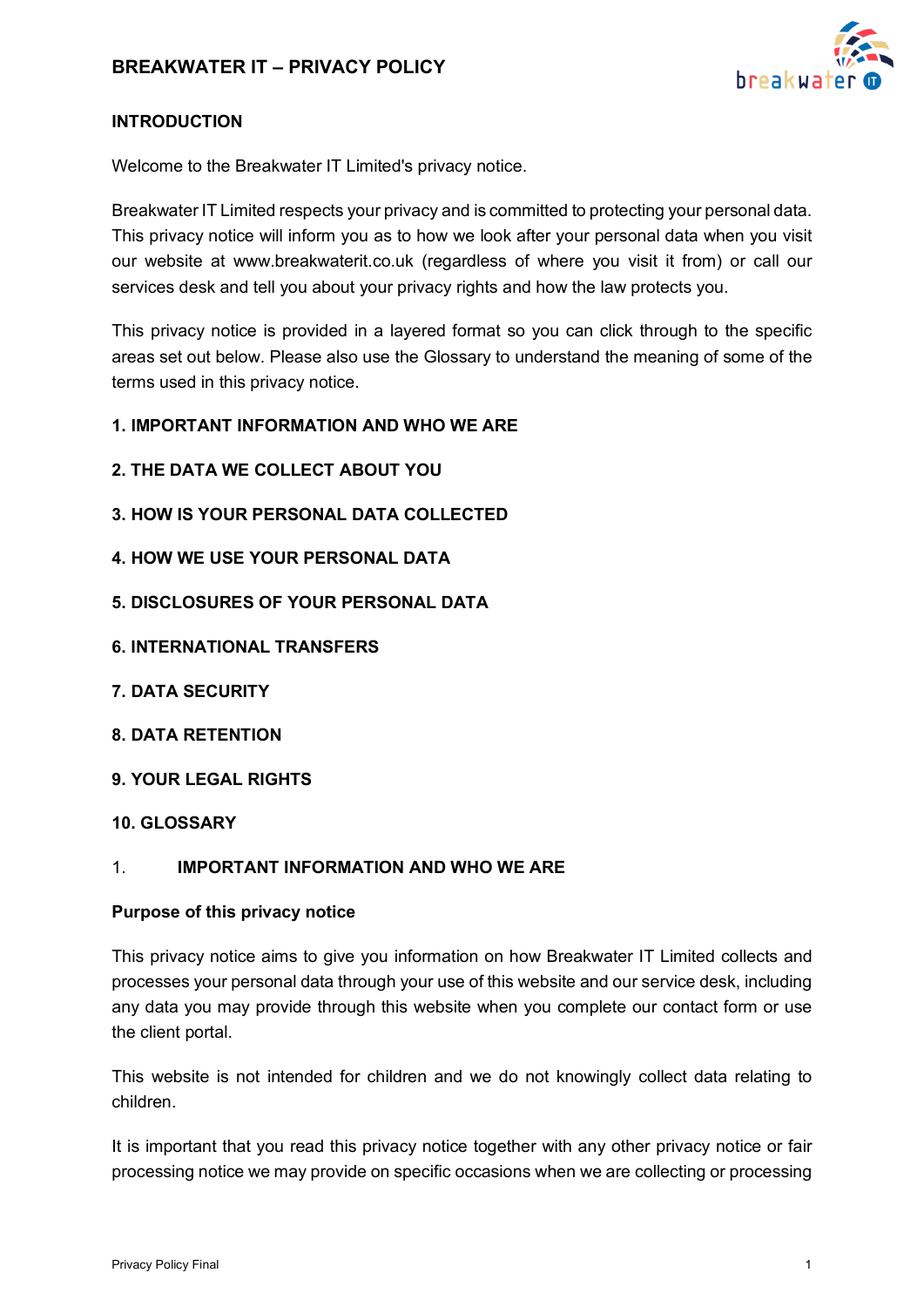

personal data about you so that you are fully aware of how and why we are using your data. This privacy notice supplements the other notices and is not intended to override them.

## **Controller**

Breakwater IT Limited is the controller and responsible for your personal data (referred to as "Breakwater IT", "we", "us" or "our" in this privacy notice).

We have appointed a data privacy manager who is responsible for overseeing questions in relation to this privacy notice. If you have any questions about this privacy notice, including any requests to exercise your legal rights*,* please contact the data privacy manager using the details set out below.

## **Contact details**

Our full details are:

Full name of legal entity: Breakwater IT Limited

Name or title of data privacy manager: John Gostling

Email address: john.gostling@breakwaterit.co.uk

Postal address: NR7 0TA

Telephone number: 01603 709300

You have the right to make a complaint at any time to the Information Commissioner's Office (ICO), the UK supervisory authority for data protection issues (www.ico.org.uk). We would, however, appreciate the chance to deal with your concerns before you approach the ICO so please contact us in the first instance.

## **Changes to the privacy notice and your duty to inform us of changes**

This version was last updated on 25/05/2018

It is important that the personal data we hold about you is accurate and current. Please keep us informed if your personal data changes during your relationship with us.

## **Third-party links**

This website may include links to third-party websites, plug-ins and applications. Clicking on those links or enabling those connections may allow third parties to collect or share data about you. We do not control these third-party websites and are not responsible for their privacy statements. When you leave our website, we encourage you to read the privacy notice of every website you visit.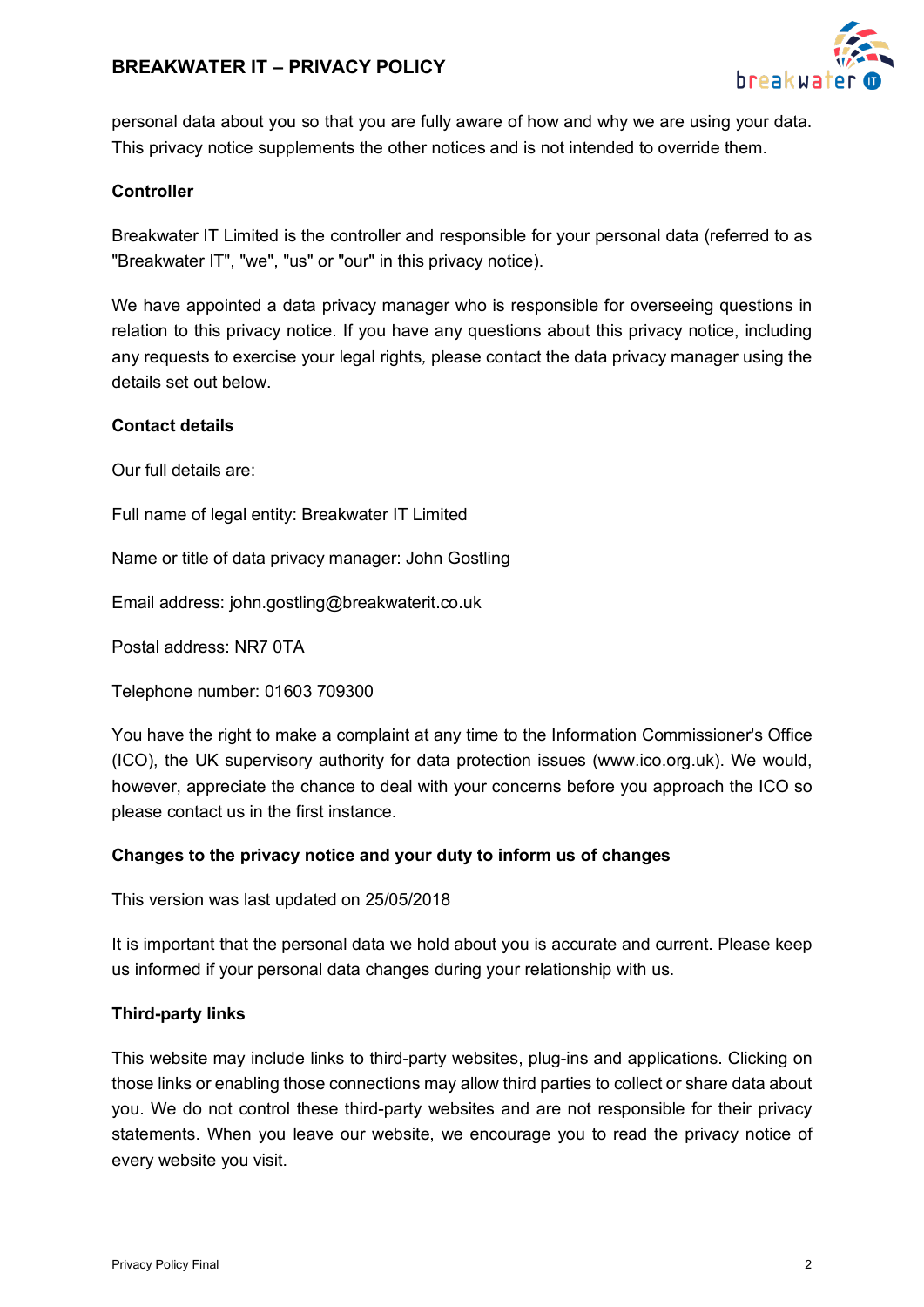

## 2. **THE DATA WE COLLECT ABOUT YOU**

Personal data, or personal information, means any information about an individual from which that person can be identified. It does not include data where the identity has been removed (anonymous data).

We may collect, use, store and transfer different kinds of personal data about you which we have grouped together follows:

- **Identity Data** includes first name, last name, username or similar identifier, title and job role.
- **Contact Data** includes address, email address and telephone numbers.
- **Profile Data** includes your feedback and survey responses.
- **Marketing and Communications Data** includes your preferences in receiving marketing from us and our third parties and your communication preferences.

We also collect, use and share **Aggregated Data** such as statistical or demographic data for any purpose. Aggregated Data may be derived from your personal data but is not considered personal data in law as this data does **not** directly or indirectly reveal your identity. For example, we may aggregate your Usage Data to calculate the percentage of users accessing a specific website feature. However, if we combine or connect Aggregated Data with your personal data so that it can directly or indirectly identify you, we treat the combined data as personal data which will be used in accordance with this privacy notice.

We do not collect any **Special Categories of Personal Data** about you (this includes details about your race or ethnicity, religious or philosophical beliefs, sex life, sexual orientation, political opinions, trade union membership, information about your health and genetic and biometric data). Nor do we collect any information about criminal convictions and offences.

## **If you fail to provide personal data**

Where we need to collect personal data by law, or under the terms of a contract we have with you and you fail to provide that data when requested, we may not be able to perform the contract we have or are trying to enter into with you (for example, to provide you with goods or services). In this case, we may have to cancel a product or service you have with us but we will notify you if this is the case at the time.

## 3. **HOW IS YOUR PERSONAL DATA COLLECTED?**

We use different methods to collect data from and about you including through: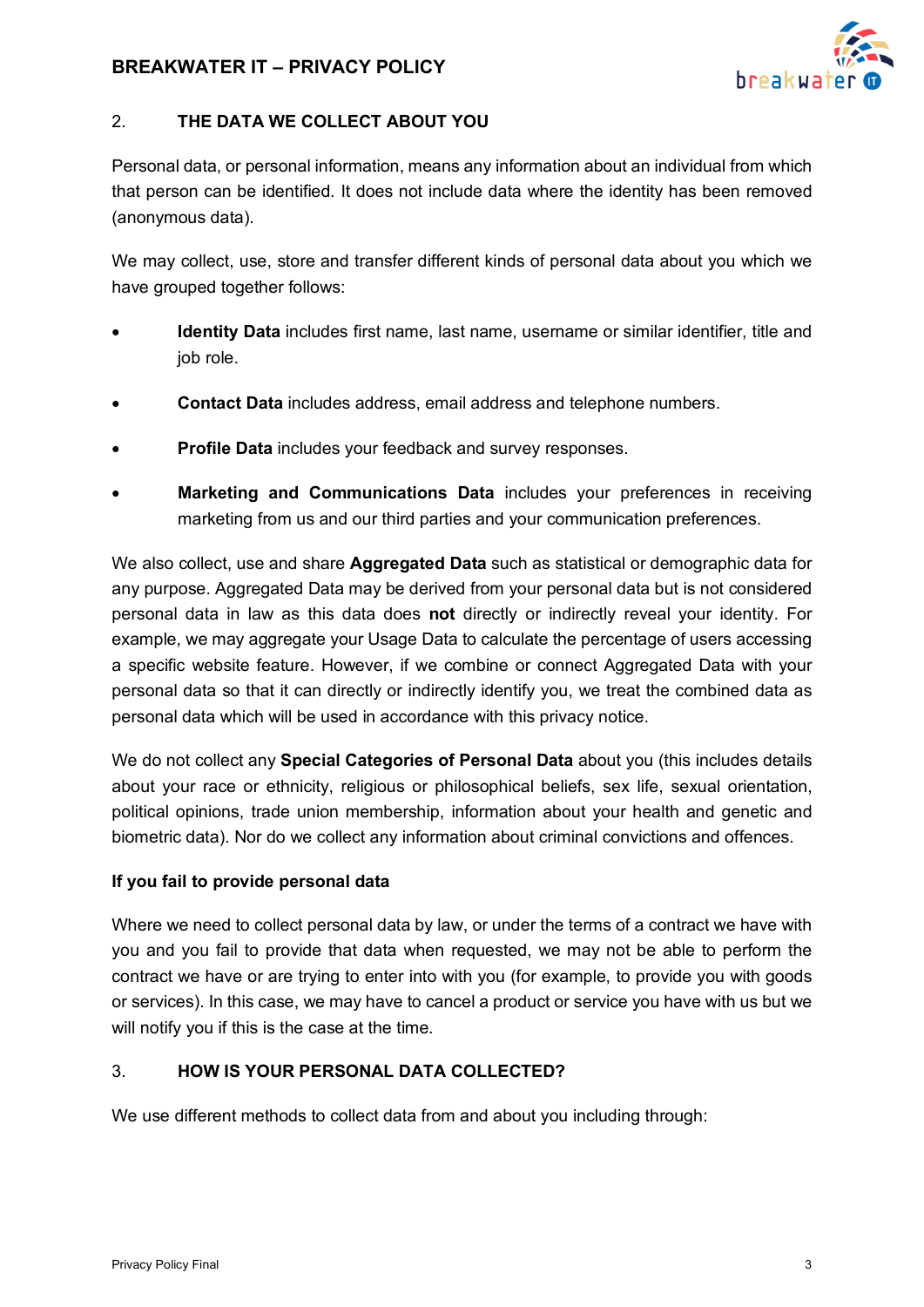

- **Direct interactions.** You may give us your Identity, Contact by filling in forms or by corresponding with us by post, phone, email or otherwise. This includes personal data you provide when you:
	- enter into a contract to purchase our services;
	- use the client portal on our website:
	- use the contact form on our website:
	- call our service desk;
	- subscribe to our service or publications;
	- give us some feedback.
- **Automated technologies or interactions.** As you interact with our website, we may automatically collect Technical Data about your equipment, browsing actions and patterns. We collect this personal data by using cookies, server logs and other similar technologies. We may also receive Technical Data about you if you visit other websites employing our cookies. Please see our cookie policy www.breakwaterit.co.uk/cookie for further details.
- **Third parties or publicly available sources.** We may receive personal data about you from various third parties and public sources as set out below::
	- Technical Data from the following parties:
- 3.1 analytics providers such as Google based outside the EU;
- Identity and Contact Data from publicly availably sources such as Companies House and the Electoral Register based inside the EU.

## 4. **HOW WE USE YOUR PERSONAL DATA**

We will only use your personal data when the law allows us to. Most commonly, we will use your personal data in the following circumstances:

- Where we need to perform the contract we are about to enter into or have entered into with you.
- Where it is necessary for our legitimate interests (or those of a third party) and your interests and fundamental rights do not override those interests.
- Where we need to comply with a legal or regulatory obligation.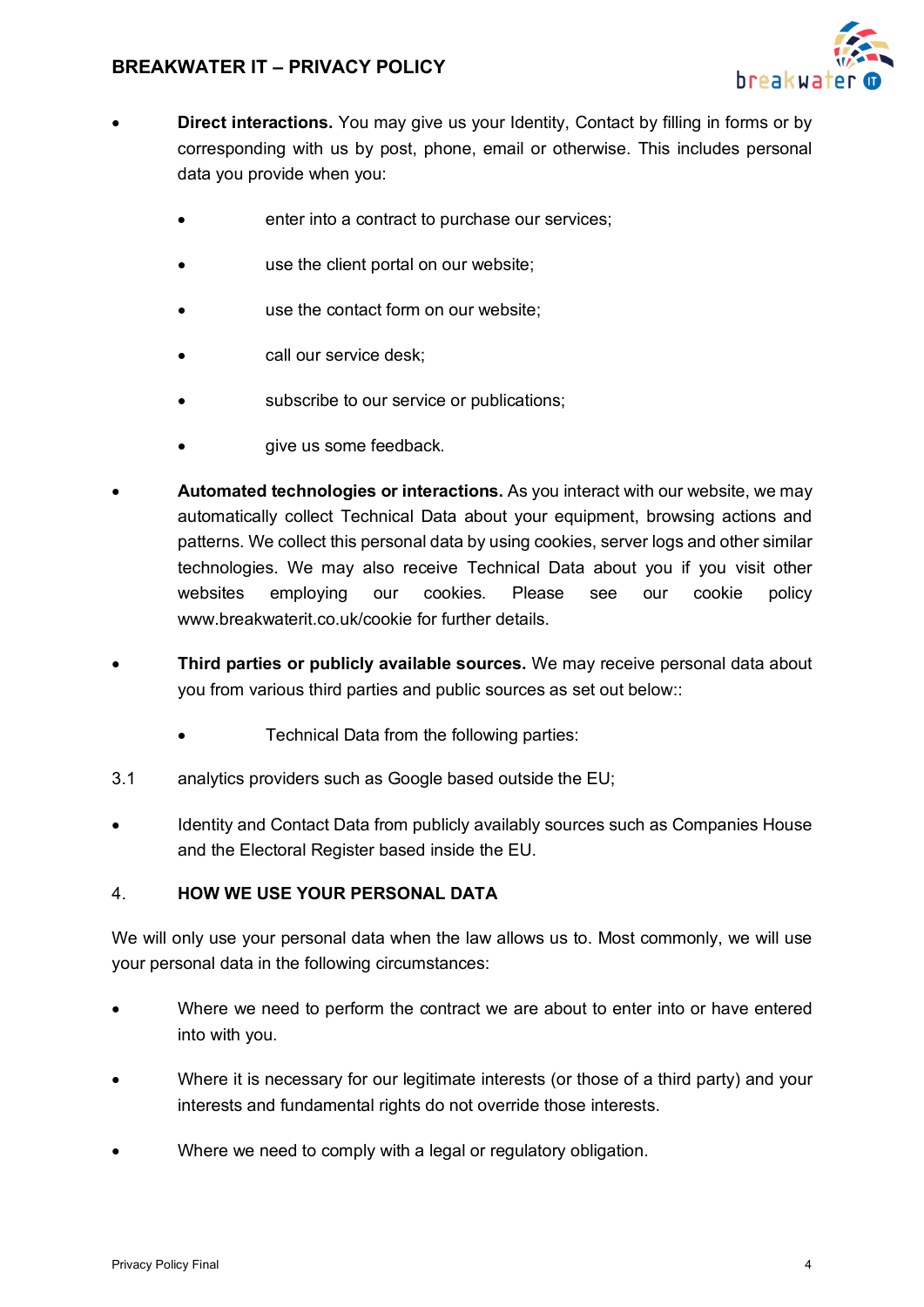

Generally we do not rely on consent as a legal basis for processing your personal data other than in relation to sending direct marketing communications to you via email or text message. You have the right to withdraw consent to marketing at any time by contacting us.

## **PURPOSES FOR WHICH WE WILL USE YOUR PERSONAL DATA**

We have set out below, in a table format, a description of all the ways we plan to use your personal data, and which of the legal bases we rely on to do so. We have also identified what our legitimate interests are where appropriate.

Note that we may process your personal data for more than one lawful ground depending on the specific purpose for which we are using your data. Please contact us if you need details about the specific legal ground we are relying on to process your personal data where more than one ground has been set out in the table below.

| <b>Purpose/Activity</b>                                                                                                                                                                                     | Type of data                                                                                                       | Lawful basis for processing<br>legitimate<br>including<br>basis of<br>interest                                                                                                                                                                                                                                    |
|-------------------------------------------------------------------------------------------------------------------------------------------------------------------------------------------------------------|--------------------------------------------------------------------------------------------------------------------|-------------------------------------------------------------------------------------------------------------------------------------------------------------------------------------------------------------------------------------------------------------------------------------------------------------------|
| To register you as a new<br>customer                                                                                                                                                                        | (a) Identity<br>(b) Contact                                                                                        | Performance of a contract with you                                                                                                                                                                                                                                                                                |
| To deliver our services to you<br>including:<br>(a) Manage payments, fees<br>and charges<br>Collect<br>and<br>recover<br>(b)<br>money owed to us                                                            | (a) Identity<br>(b) Contact<br>(c) Financial<br>(d) Transaction<br>(e) Marketing<br>and<br>Communications          | (a) Performance of a contract with<br>you<br>(b) Necessary for our legitimate<br>interests (to recover debts due to<br>us)                                                                                                                                                                                        |
| To manage our relationship<br>with you which will include:<br>(a) Notifying<br>you<br>about<br>changes to our terms or<br>privacy policy<br>(b) Asking you to leave a<br>review or take a survey            | (a) Identity<br>(b) Contact<br>(c) Profile<br>(d) Marketing<br>and<br>Communications                               | (a) Performance of a contract with<br>vou<br>(b) Necessary to comply with a legal<br>obligation<br>(c) Necessary for our legitimate<br>(to keep our records<br>interests<br>updated<br>and<br>to<br>study<br>how<br>customers<br>use<br>our<br>products/services)                                                 |
| To administer and protect our<br>business and this website<br>troubleshooting,<br>(including<br>analysis,<br>data<br>testing,<br>maintenance,<br>system<br>reporting<br>support,<br>and<br>hosting of data) | (a) Identity<br>(b) Contact<br>(c) Technical                                                                       | (a) Necessary for our legitimate<br>interests (for running our business,<br>provision of administration and IT<br>services, network security,<br>to<br>prevent fraud and in the context of a<br>business reorganisation or group<br>restructuring exercise)<br>(b) Necessary to comply with a legal<br>obligation |
| To deliver relevant website<br>content and advertisements<br>you and<br>to<br>measure<br>or<br>understand the effectiveness<br>of the advertising we serve to<br>you                                        | (a) Identity<br>(b) Contact<br>(c) Profile<br>(d) Usage<br>(e) Marketing<br>and<br>Communications<br>(f) Technical | Necessary<br>legitimate<br>for<br>our<br>interests (to study how customers<br>our products/services, to<br>use<br>develop them, to grow our business<br>inform our<br>and<br>to<br>marketing<br>strategy)                                                                                                         |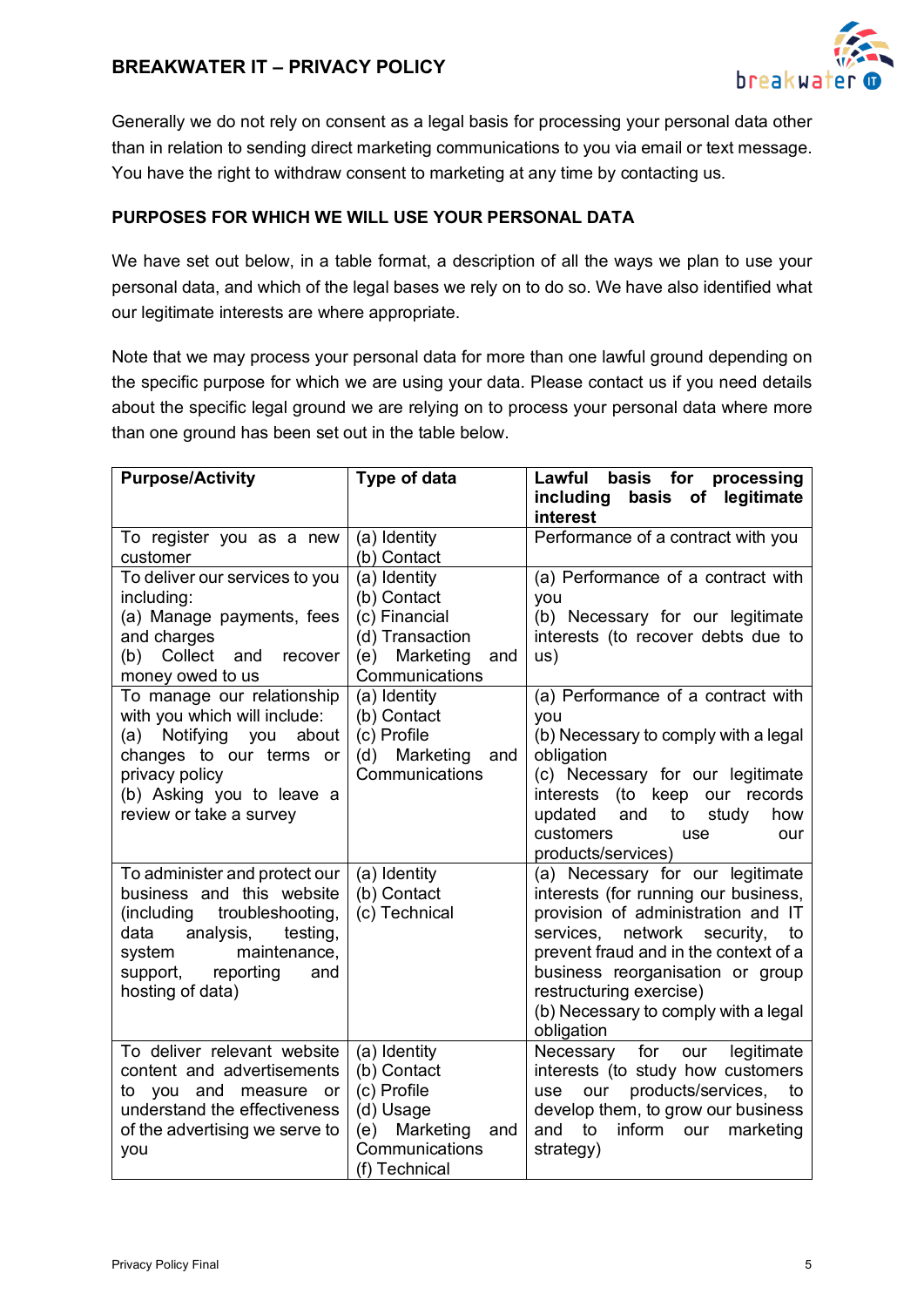

| To use data analytics to $\mid$ (a) Technical<br>improve our<br>products/services, | website,   (b) Usage | Necessary for our legitimate<br>interests (to define types of<br>customers for our products and |
|------------------------------------------------------------------------------------|----------------------|-------------------------------------------------------------------------------------------------|
| marketing,<br>customer<br>relationships<br>and                                     |                      | services, to keep our website<br>updated and relevant, to develop                               |
| experiences                                                                        |                      | our business and to inform our<br>marketing strategy)                                           |

## **Marketing**

We strive to provide you with choices regarding certain personal data uses, particularly around marketing and advertising.

### **Promotional offers from us**

We may use your Identity, Contact, Technical, Usage and Profile Data to form a view on what we think you may want or need, or what may be of interest to you. This is how we decide which products, services and offers may be relevant for you (we call this marketing).

You will receive marketing communications from us if you have requested information from us or purchased services from us and, in each case, you have not opted out of receiving that marketing.

#### **Third-party marketing**

We will get your express opt-in consent before we share your personal data with any other company for marketing purposes.

## **Opting out**

You can ask us or third parties to stop sending you marketing messages at any time by contacting us at any time or using the unsubscribe options that appears on each marketing communication you receive.

If you opt out of marketing, we will still contact you for administrative purposes and in connection with the delivery of the services we are contracted to provide to you.

#### **Cookies**

You can set your browser to refuse all or some browser cookies, or to alert you when websites set or access cookies. If you disable or refuse cookies, please note that some parts of this website may become inaccessible or not function properly. For more information about the cookies we use, please see www.breakwaterit.co.uk/cookies

#### **Change of purpose**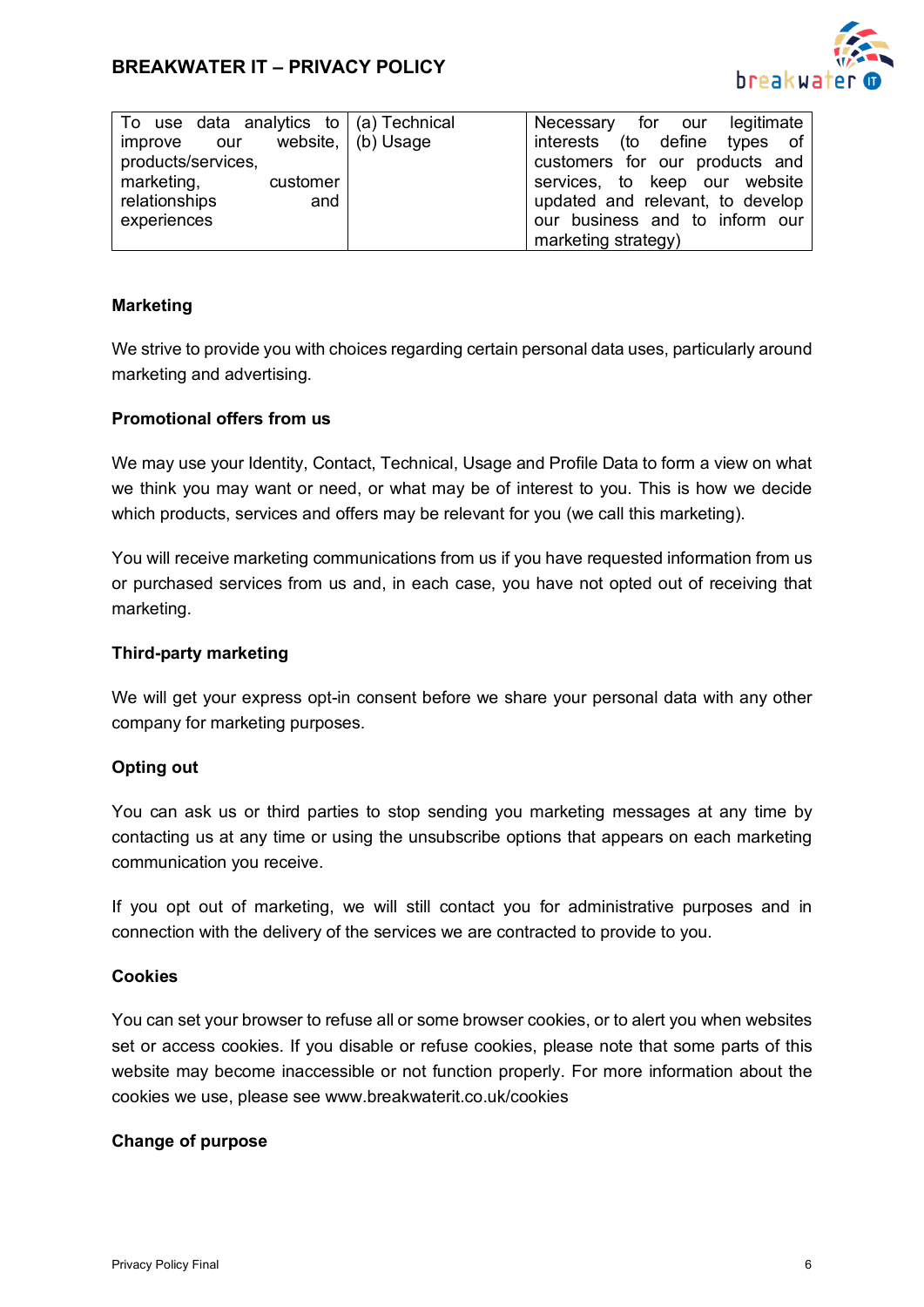

We will only use your personal data for the purposes for which we collected it, unless we reasonably consider that we need to use it for another reason and that reason is compatible with the original purpose. If you wish to get an explanation as to how the processing for the new purpose is compatible with the original purpose, please contact us.

If we need to use your personal data for an unrelated purpose, we will notify you and we will explain the legal basis which allows us to do so.

Please note that we may process your personal data without your knowledge or consent, in compliance with the above rules, where this is required or permitted by law.

## 5. **DISCLOSURES OF YOUR PERSONAL DATA**

We may have to share your personal data with the parties set out below for the purposes set out in the table in paragraph 4 above.

- External Third Parties as set out in the Glossary.
- Third parties to whom we may choose to sell, transfer, or merge parts of our business or our assets. Alternatively, we may seek to acquire other businesses or merge with them. If a change happens to our business, then the new owners may use your personal data in the same way as set out in this privacy notice.

We require all third parties to respect the security of your personal data and to treat it in accordance with the law. We do not allow our third-party service providers to use your personal data for their own purposes and only permit them to process your personal data for specified purposes and in accordance with our instructions.

## 6. **INTERNATIONAL TRANSFERS**

Many of our external third parties are based outside the European Economic Area (**EEA**) so their processing of your personal data will involve a transfer of data outside the EEA.

Whenever we transfer your personal data out of the EEA, we ensure a similar degree of protection is afforded to it by ensuring at least one of the following safeguards is implemented:

- Where we use certain service providers, we may use specific contracts approved by the European Commission which give personal data the same protection it has in Europe.
- Where we use providers based in the US, we may transfer data to them if they are part of the Privacy Shield which requires them to provide similar protection to personal data shared between the Europe and the US.

Please contact us if you want further information on the specific mechanism used by us when transferring your personal data out of the EEA.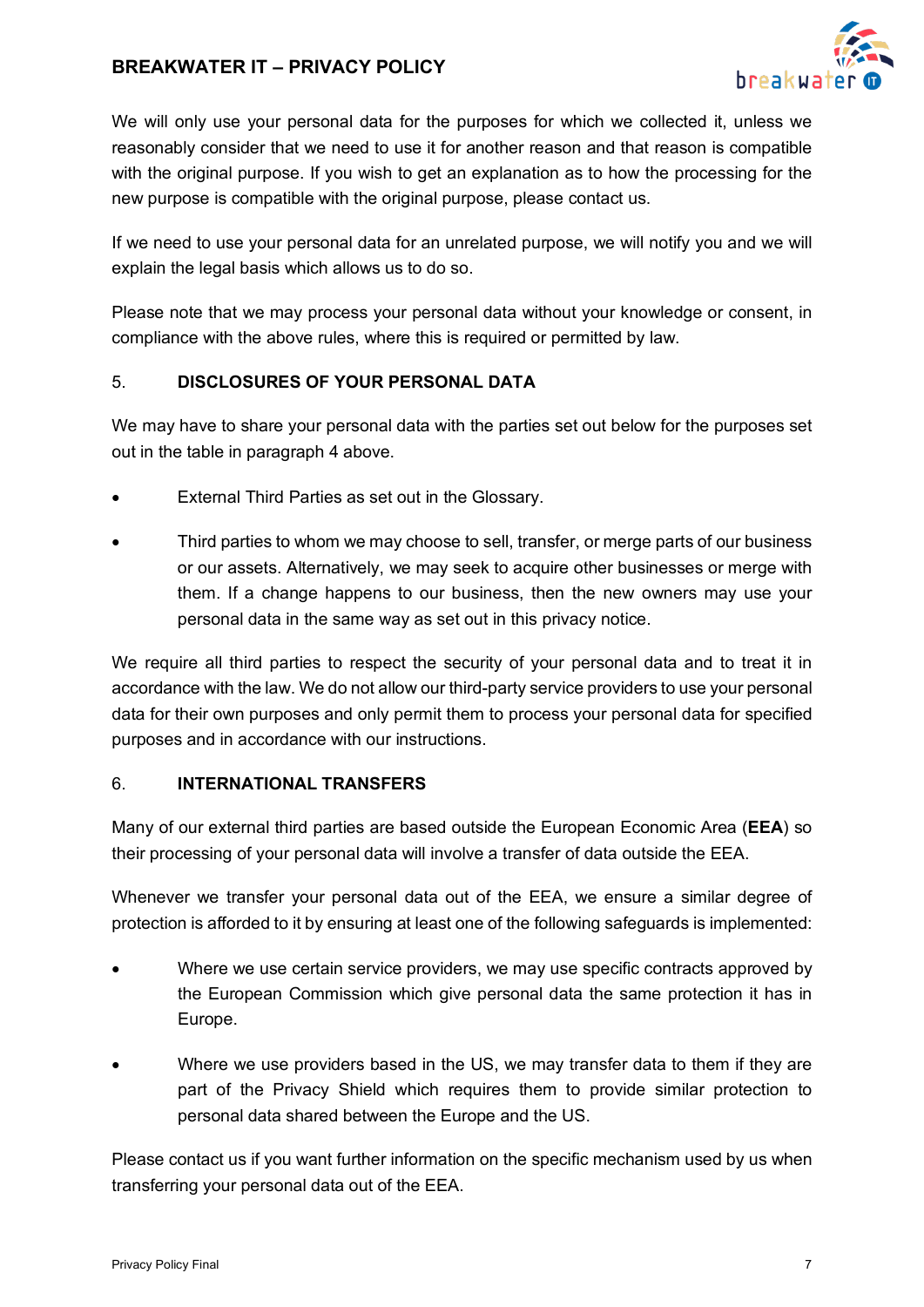

## 7. **DATA SECURITY**

We have put in place appropriate security measures to prevent your personal data from being accidentally lost, used or accessed in an unauthorised way, altered or disclosed. In addition, we limit access to your personal data to those employees, agents, contractors and other third parties who have a business need to know. They will only process your personal data on our instructions and they are subject to a duty of confidentiality.

We have put in place procedures to deal with any suspected personal data breach and will notify you and any applicable regulator of a breach where we are legally required to do so.

## 8. **DATA RETENTION**

## **How long will you use my personal data for?**

We will only retain your personal data for as long as necessary to fulfil the purposes we collected it for, including for the purposes of satisfying any legal, accounting, or reporting requirements.

To determine the appropriate retention period for personal data, we consider the amount, nature, and sensitivity of the personal data, the potential risk of harm from unauthorised use or disclosure of your personal data, the purposes for which we process your personal data and whether we can achieve those purposes through other means, and the applicable legal requirements.

Details of retention periods for different aspects of your personal data are available in our retention policy which you can request from us by contacting us.

In some circumstances you can ask us to delete your data: see Request erasure below for further information.

In some circumstances we may anonymise your personal data (so that it can no longer be associated with you) for research or statistical purposes in which case we may use this information indefinitely without further notice to you.

## 9. **YOUR LEGAL RIGHTS**

Under certain circumstances, you have rights under data protection laws in relation to your personal data. Please click on the links below to find out more about these rights:

- Request access to your personal data
- Request correction of your personal data
- Request erasure of your personal data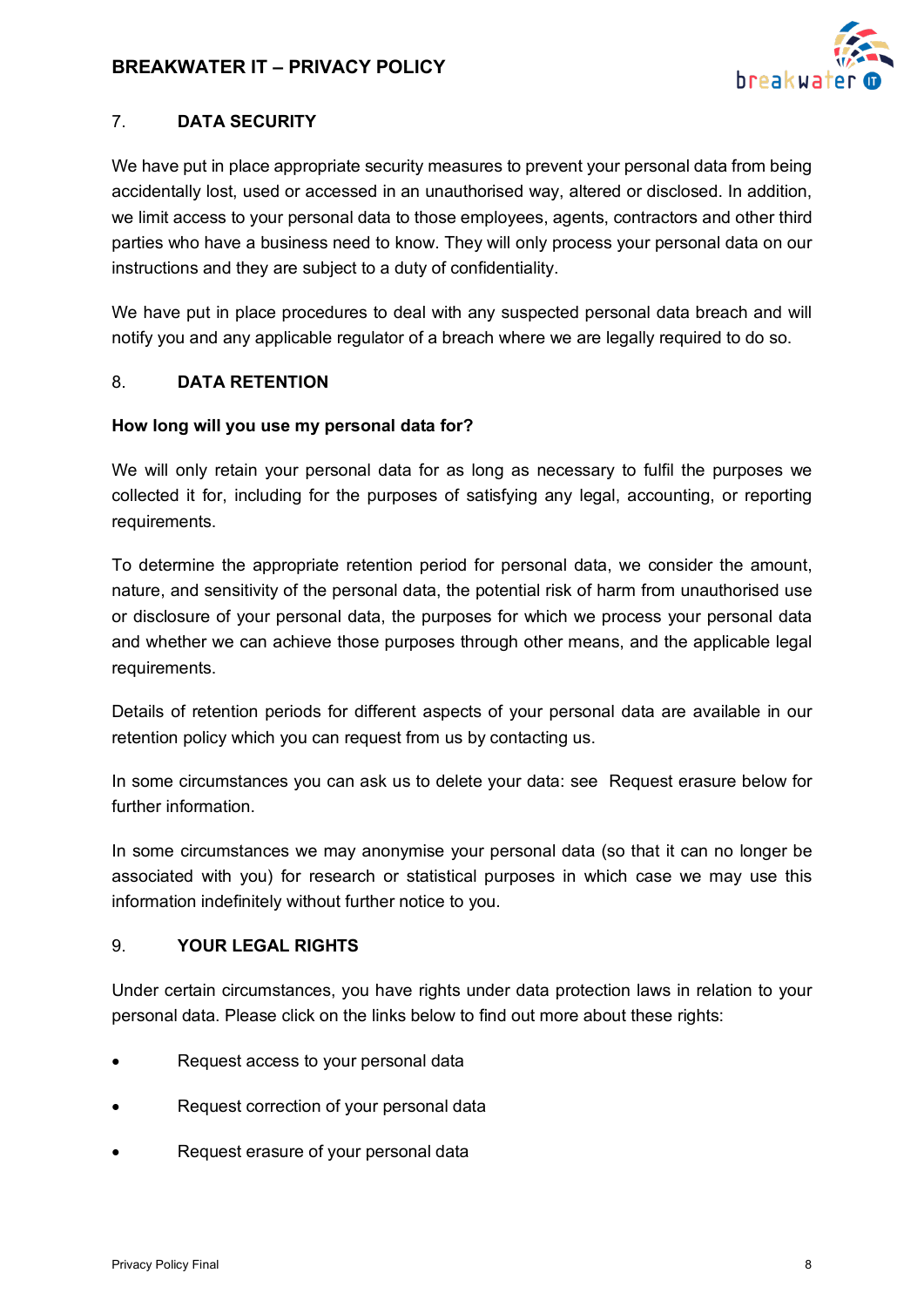

- Object to processing of your personal data
- Request restriction of processing your personal data
- Request transfer of your personal data
- Right to withdraw consent

You can read more about these rights in the Glossary and on the ICO's website at www.ico.gov.uk.

If you wish to exercise any of the rights set out above, please contact us.

### **No fee usually required**

You will not have to pay a fee to access your personal data (or to exercise any of the other rights). However, we may charge a reasonable fee if your request is clearly unfounded, repetitive or excessive. Alternatively, we may refuse to comply with your request in these circumstances.

#### **What we may need from you**

We may need to request specific information from you to help us confirm your identity and ensure your right to access your personal data (or to exercise any of your other rights). This is a security measure to ensure that personal data is not disclosed to any person who has no right to receive it. We may also contact you to ask you for further information in relation to your request to speed up our response.

#### **Time limit to respond**

We try to respond to all legitimate requests within one month. Occasionally it may take us longer than a month if your request is particularly complex or you have made a number of requests. In this case, we will notify you and keep you updated.

## 10. **GLOSSARY**

## **LAWFUL BASIS**

**Legitimate Interest** means the interest of our business in conducting and managing our business to enable us to give you the best service/product and the best and most secure experience. We make sure we consider and balance any potential impact on you (both positive and negative) and your rights before we process your personal data for our legitimate interests. We do not use your personal data for activities where our interests are overridden by the impact on you (unless we have your consent or are otherwise required or permitted to by law). You can obtain further information about how we assess our legitimate interests against any potential impact on you in respect of specific activities by contacting us.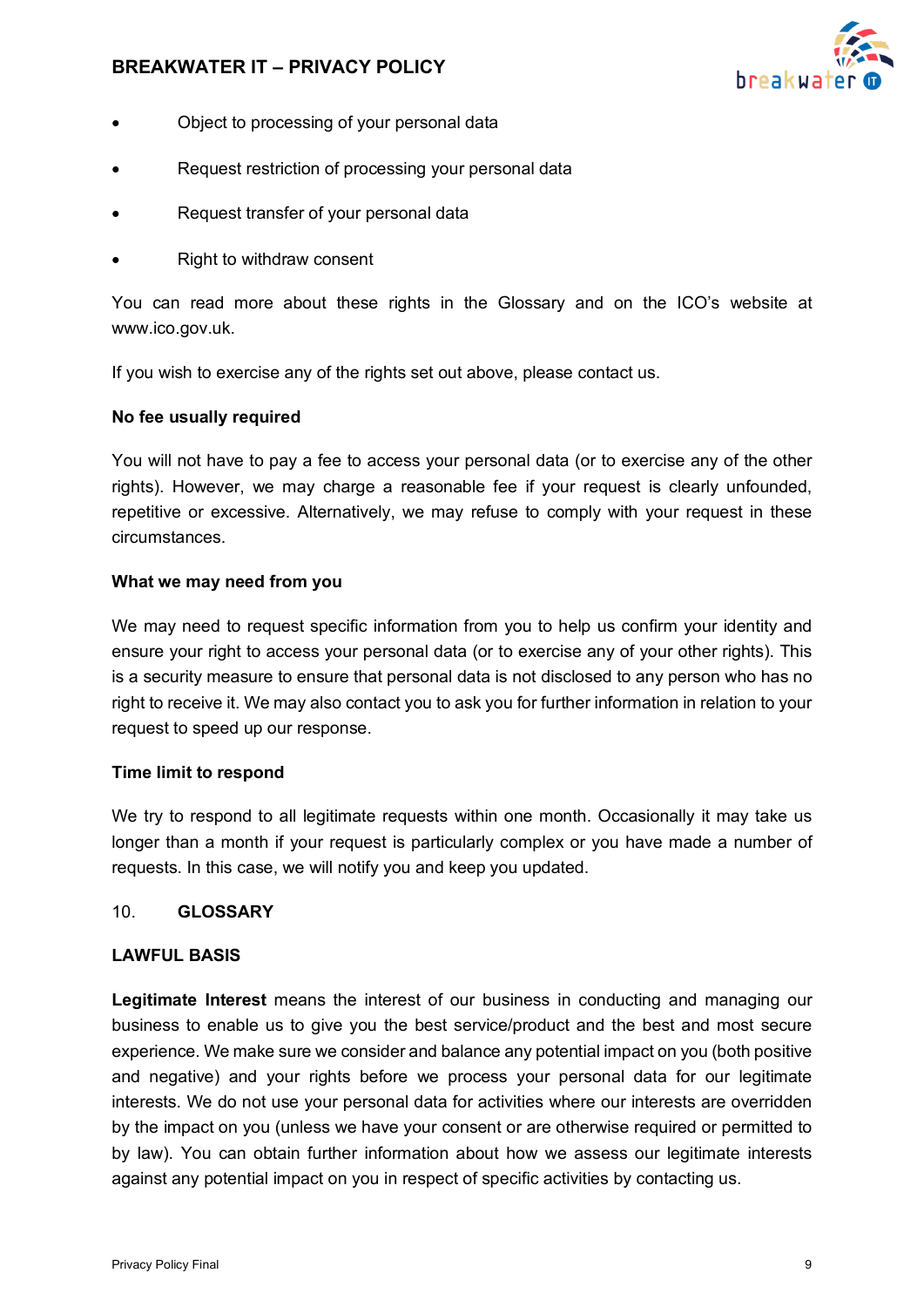

**Performance of Contract** means processing your data where it is necessary for the performance of a contract to which you are a party or to take steps at your request before entering into such a contract.

**Comply with a legal or regulatory obligation** means processing your personal data where it is necessary for compliance with a legal or regulatory obligation that we are subject to.

## **THIRD PARTIES**

#### **EXTERNAL THIRD PARTIES**

- Service providers acting as processors based in the UK who provide IT and system administration services.
- Professional advisers acting as processors or joint controllers including lawyers, bankers, auditors and insurers based in the UK who provide consultancy, banking, legal, insurance and accounting services.
- HM Revenue & Customs, regulators and other authorities acting as controllers based in the UK who require reporting of processing activities in certain circumstances.

## **YOUR LEGAL RIGHTS**

You have the right to:

- 10.1 **Request access** to your personal data (commonly known as a "data subject access request"). This enables you to receive a copy of the personal data we hold about you and to check that we are lawfully processing it.
- 10.2 **Request correction** of the personal data that we hold about you. This enables you to have any incomplete or inaccurate data we hold about you corrected, though we may need to verify the accuracy of the new data you provide to us.
- 10.3 **Request erasure** of your personal data. This enables you to ask us to delete or remove personal data where there is no good reason for us continuing to process it. You also have the right to ask us to delete or remove your personal data where you have successfully exercised your right to object to processing (see below), where we may have processed your information unlawfully or where we are required to erase your personal data to comply with local law. Note, however, that we may not always be able to comply with your request of erasure for specific legal reasons which will be notified to you, if applicable, at the time of your request.
- 10.4 **Object to processing** of your personal data where we are relying on a legitimate interest (or those of a third party) and there is something about your particular situation which makes you want to object to processing on this ground as you feel it